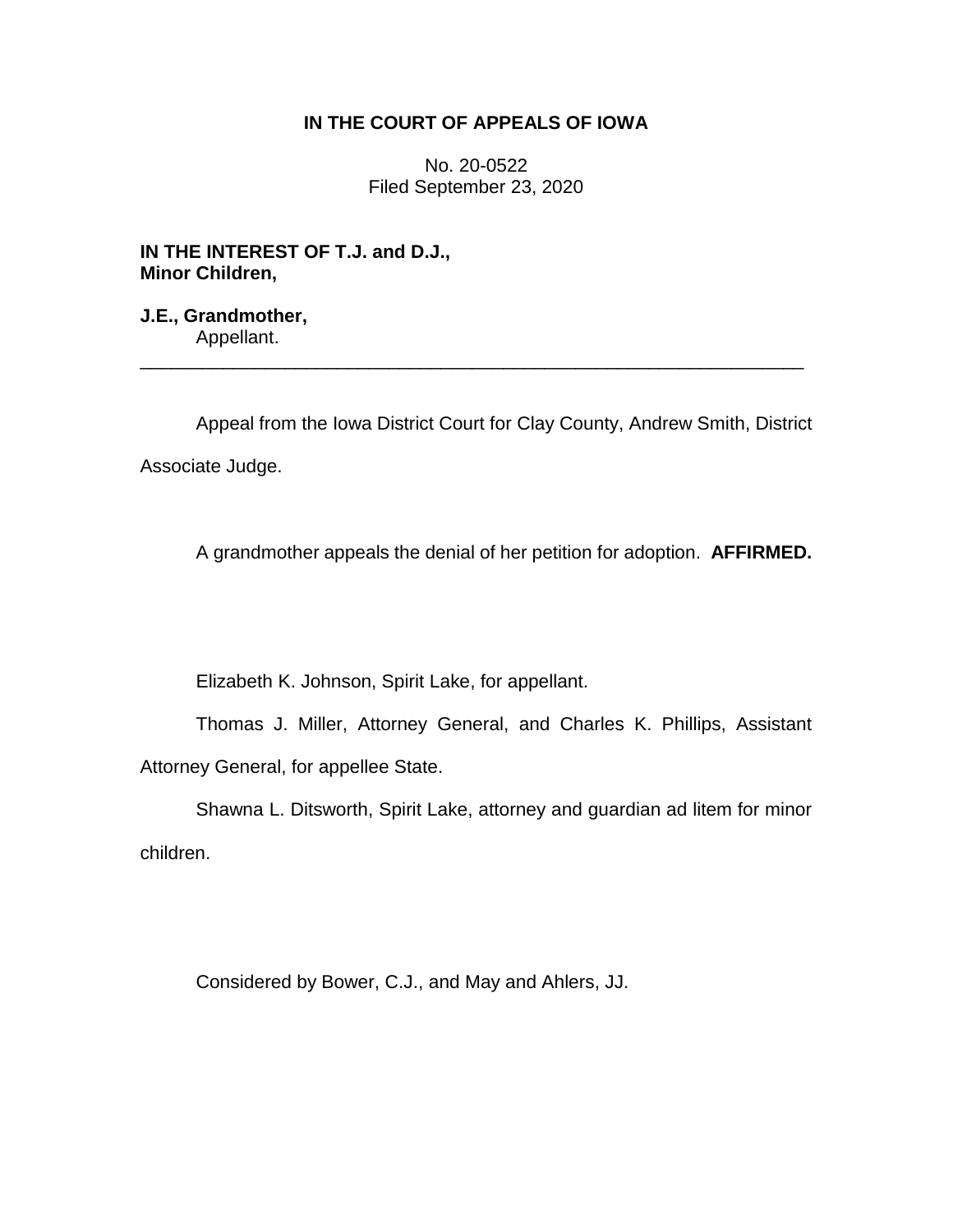## **BOWER, Chief Judge.**

A grandmother appeals the dismissal of her petitions to adopt two of her grandchildren. The children's guardian did not consent to the adoption, and the adoption was not in the children's best interests. We affirm.

# **I. Background Facts & Proceedings**

J.E. is the paternal grandmother of T.J., born in 2015, and D.J., born in 2014. In January 2017, the children were removed from their parents and placed in foster care under the supervision of the department of human services (DHS).<sup>1</sup> In February 2018, the parents' rights were terminated. The order terminating the parents' rights placed custody and guardianship of the children with DHS "for purposes of adoption."

In August, DHS placed the children with the paternal grandmother and her significant other as a potential adoptive home.<sup>2</sup> DHS retained custody and guardianship of the children. The grandmother is also guardian of and raising two other children of her daughter, Ja.E, who had an ongoing child-in-need-ofassistance (CINA) proceeding concerning another of her children. During the home study required for placement, the grandmother and her significant other stated they were "able to set boundaries with [the father] just as they had done with their daughter [Ja.E.] in regards to [her] children." The home study recommended the grandmother would need to "place boundaries on individuals

<sup>&</sup>lt;sup>1</sup> At the time of the children's 2017 removal, the grandmother's home was "not safe" and the children could not be placed there.

 $2$  The grandmother was in a new home by August 2018.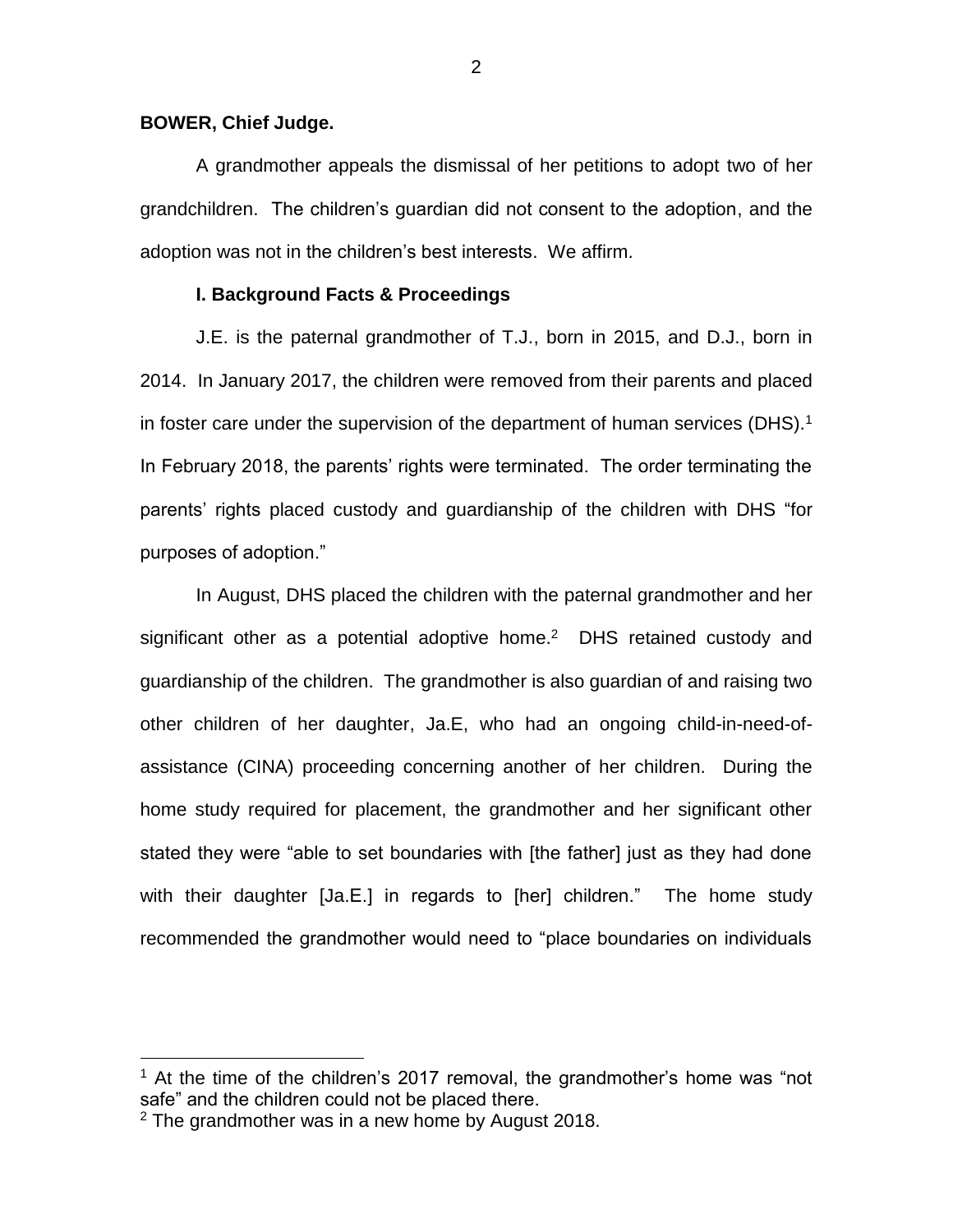who are not making healthy decisions even if these individuals are family members."

In January 2019, the grandmother's significant other died. He had provided transportation and cared for the children while the grandmother worked full-time. In May, the grandmother was diagnosed with a serious health issue. She did not notify DHS of her health problem, even when she learned it would require surgery.

On July 5, DHS signed a consent to adoption for the children. In mid-July, the grandmother filed petitions to adopt each child. A guardian ad litem (GAL) was appointed for the children, and the adoption hearing was scheduled for August 19.

On July 25, the grandmother underwent surgery for her health problem and expected a four-day hospital stay. She did not notify DHS or the GAL of her surgery or her absence from the home. Instead, she made arrangements with her other daughter, C.T., to watch the children. The grandmother designated her own mother and a family friend as persons to help C.T. take care of the children. She did not notify or obtain authorization from DHS or the GAL for C.T., her mother, or friend to care for the children.

The grandmother explained her lack of DHS notification and prior authorizations, "Because I didn't think about it for one. I was acting like a parent, you know, because I thought the adoption was already going through. . . . I didn't realize I had to have permission." When asked if it was a parent's responsibility to make sure the people staying with the children are appropriate caregivers, the grandmother answered, "In a way, no. That is picking up on people's backgrounds, being nosy. And [the people I selected] are probably the people that I would trust."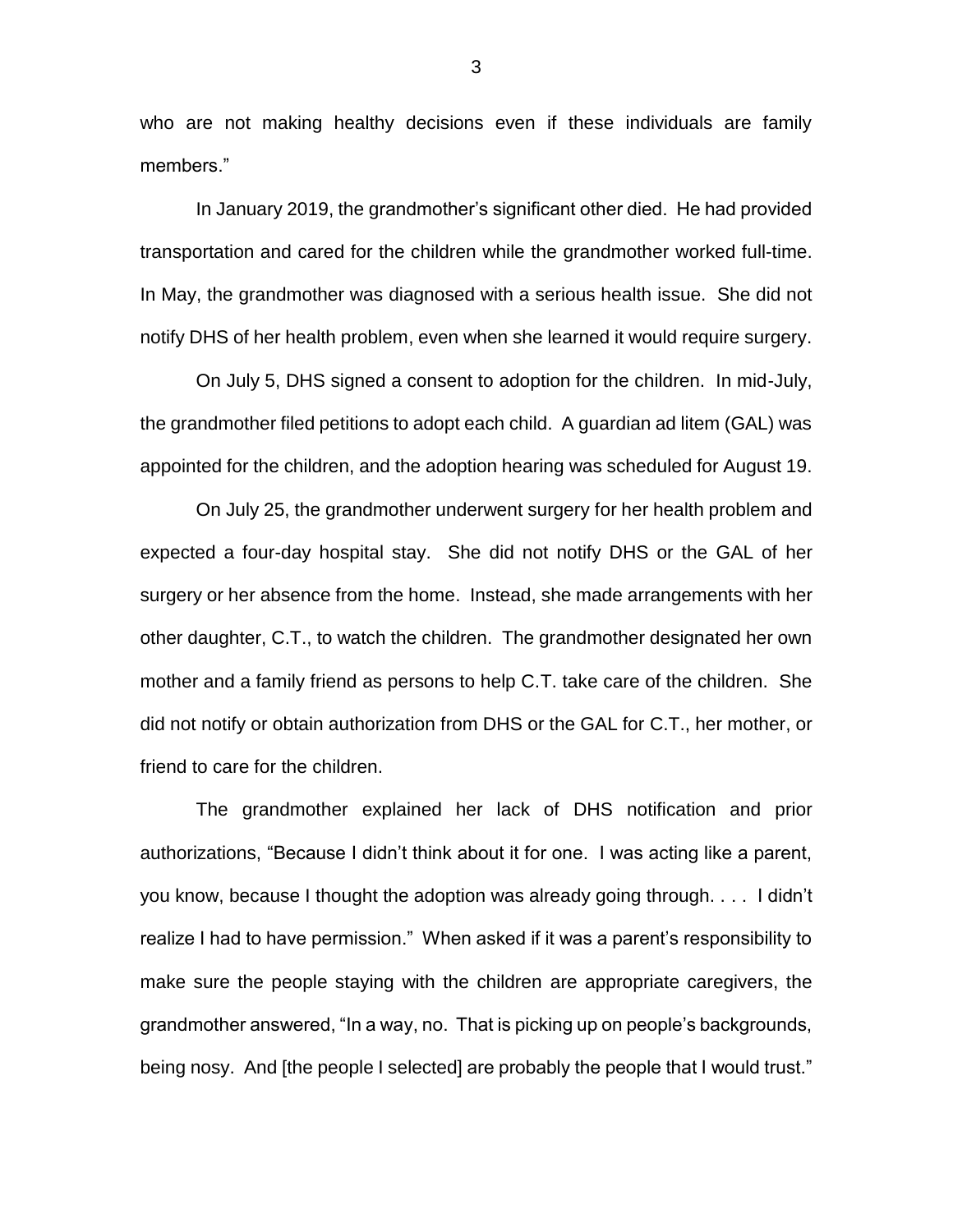The grandmother suffered major complications following her surgery and, except for a brief discharge, was in the hospital until September 10.<sup>3</sup> C.T., who was watching the children, did not notify DHS of the complications. C.T. had Ja.E. provide care for the children while C.T. was at work.<sup>4</sup> Ja.E.'s DHS worker notified the adoption caseworker and, on August 6, the children were removed and placed in foster care. The adoption hearing was continued.

In September, DHS determined it would not return the children to the grandmother's care. DHS rescinded its consent to adoption because "[t]he plan of care that [J.E.] utilized for [the children] was not appropriate and placed the child[ren] at risk."

On December 20, 2019, and January 29, 2020, a hearing was held on the grandmother's petitions to adopt and her motions to intervene filed in the children's CINA cases.

During the hearing, the grandmother's witnesses provided some conflicting testimony whether the grandmother knew C.T. had to work while she was in the hospital and if she was aware Ja.E. would be taking care of the children in that event. The grandmother testified she did not authorize Ja.E to be around the children, unless C.T. had asked her when she was medicated in the hospital. The grandmother also testified she did not have any concerns with the children being in Ja.E.'s care, unless her boyfriend was there because "he's too rough."

The DHS adoption worker assigned to the children also testified. She noted concerns J.E.'s loss of her supportive significant other, Ja.E.'s involvement in the

 $3$  The grandmother's health problems resolved before the adoption/CINA hearing.

<sup>&</sup>lt;sup>4</sup> Ja.E. cared for the children for about ten days before they were removed.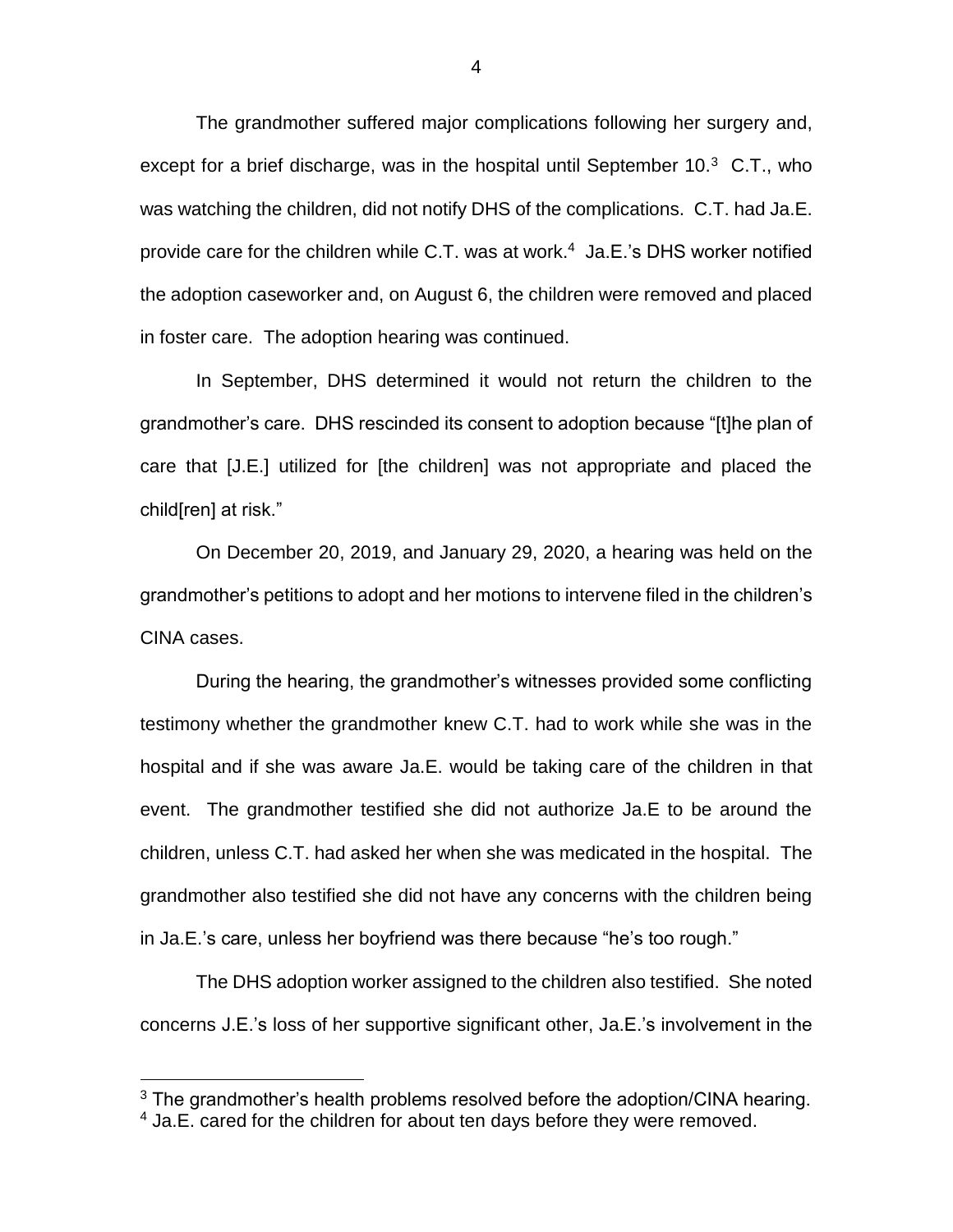family and ongoing DHS involvement, and J.E.'s failure to report significant medical issues that affected the children's care. According to the adoption worker, during an August 5 phone call with the worker, J.E knew Ja.E. had taken care of the children for several days. The worker was concerned about the future choices J.E. would make regarding care for the children, and opined she did not possess the necessary judgment and protective capabilities to keep them safe. The adoption worker agreed it was in the children's best interests for the court to deny J.E.'s petitions for adoption.

At the end of the hearing, the children's GAL told the court "this adoption would not be in these children's best interests." The State agreed, citing "ongoing concerns and the contacts with unhealthy individuals in the past, as well as, . . . some questionable testimony with regard to what has happened since then."

The court denied the grandmother's petitions to adopt and her motions to intervene in the CINA proceedings. The grandmother appeals the denial of her adoption petitions. 5

# **II. Standard of Review**

 $\overline{a}$ 

We review orders in adoption proceedings de novo. Iowa Code § 600.14(1) (2020). We give weight to the findings of the trial court, especially relating to the credibility of witnesses, but are not bound by them. *See* Iowa R. App. P. 6.904(3)(g). The paramount consideration is what is in the best interest of the children to be adopted. Iowa Code § 600.1(1).

<sup>&</sup>lt;sup>5</sup> The grandmother attempted to appeal the CINA proceedings as well, but failed to file a notice of appeal with the district court. The supreme court dismissed the CINA appeals for lack of jurisdiction, stating that notice with the district court is a jurisdictional prerequisite.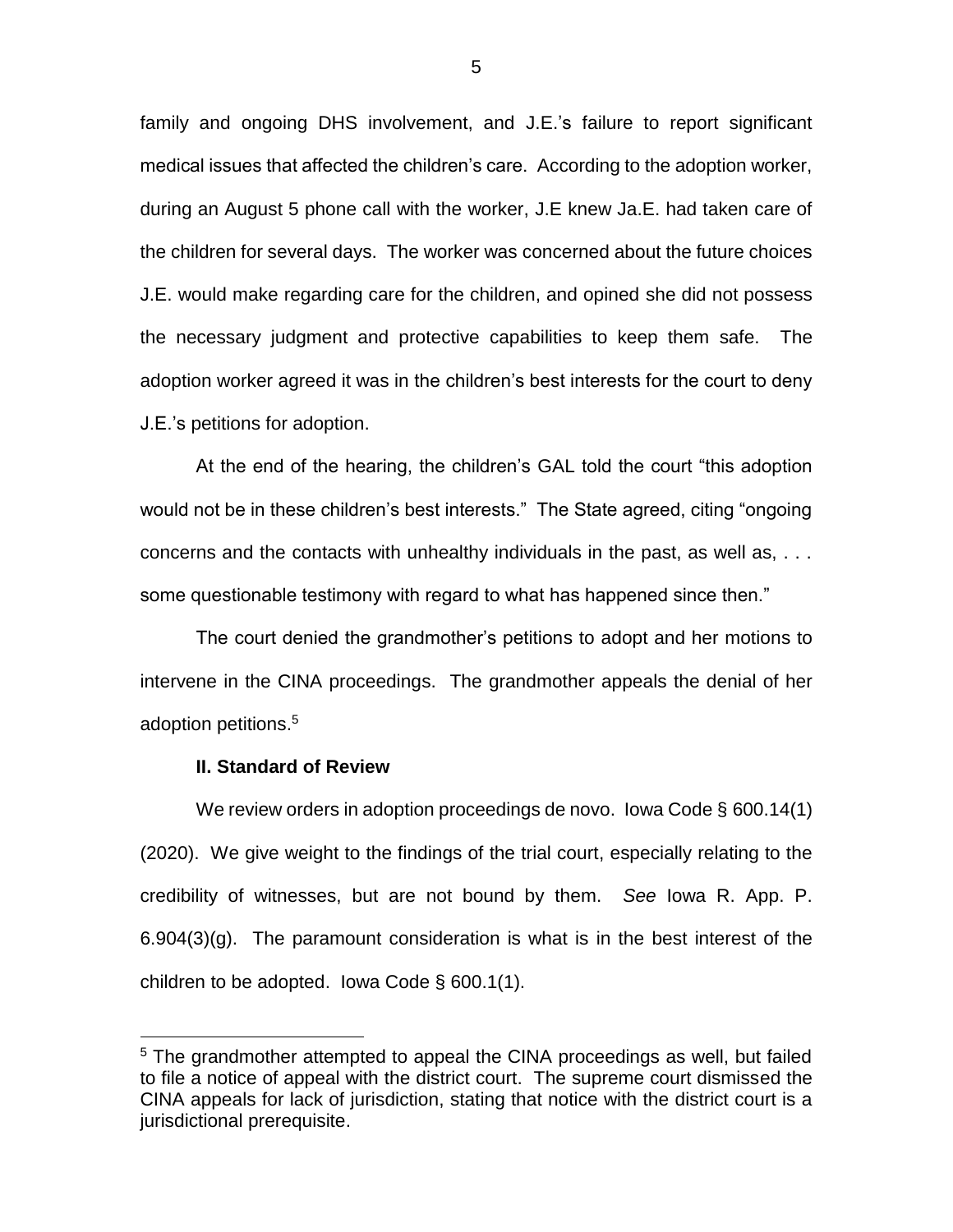### **III. Analysis**

 $\overline{a}$ 

The statutory requirements for adoptions are established in Iowa Code chapter 600. Section 600.7 sets forth specific consent requirements before the court can grant the adoption. "An adoption petition *shall not be granted* unless the following persons consent to the adoption or unless the juvenile court or court makes a determination under subsection 4: (a) Any guardian of the person to be adopted." *Id.* § 600.7 (emphasis added). It is the right and duty of the children's guardian to determine whether to consent to the adoption. S*ee id.*  $\S$  232.2(21)(b)(5).

Although DHS—the children's guardian—had originally consented to the adoption, that consent was withdrawn after the children were removed from the grandmother's home prior to the adoption hearing. *See id.* § 600.7(3) ("A consent to the adoption may be withdrawn prior to the issuance of an adoption decree . . . by the filing of an affidavit of consent withdrawal with the juvenile court or court."). $^6$ Therefore, the consent requirement was not met and the court could not grant the adoption under section 600.7(1).

The court then turned to an exception to consent found under section 600.7(4). "If any person required to consent under [section 600.7] refuses to or cannot be located to give consent," the court then determines "whether, in the best interests of the person to be adopted and the petitioner, any particular consent shall be unnecessary to the granting of an adoption petition." *Id.* § 600.7(4). With DHS refusing to consent as the guardian and available at the hearing, the burden

 $6$  Consent may be withdrawn upon "verified indications that the adoption is not in the best interest of the child." Iowa Admin. Code r. 441–200.13(5).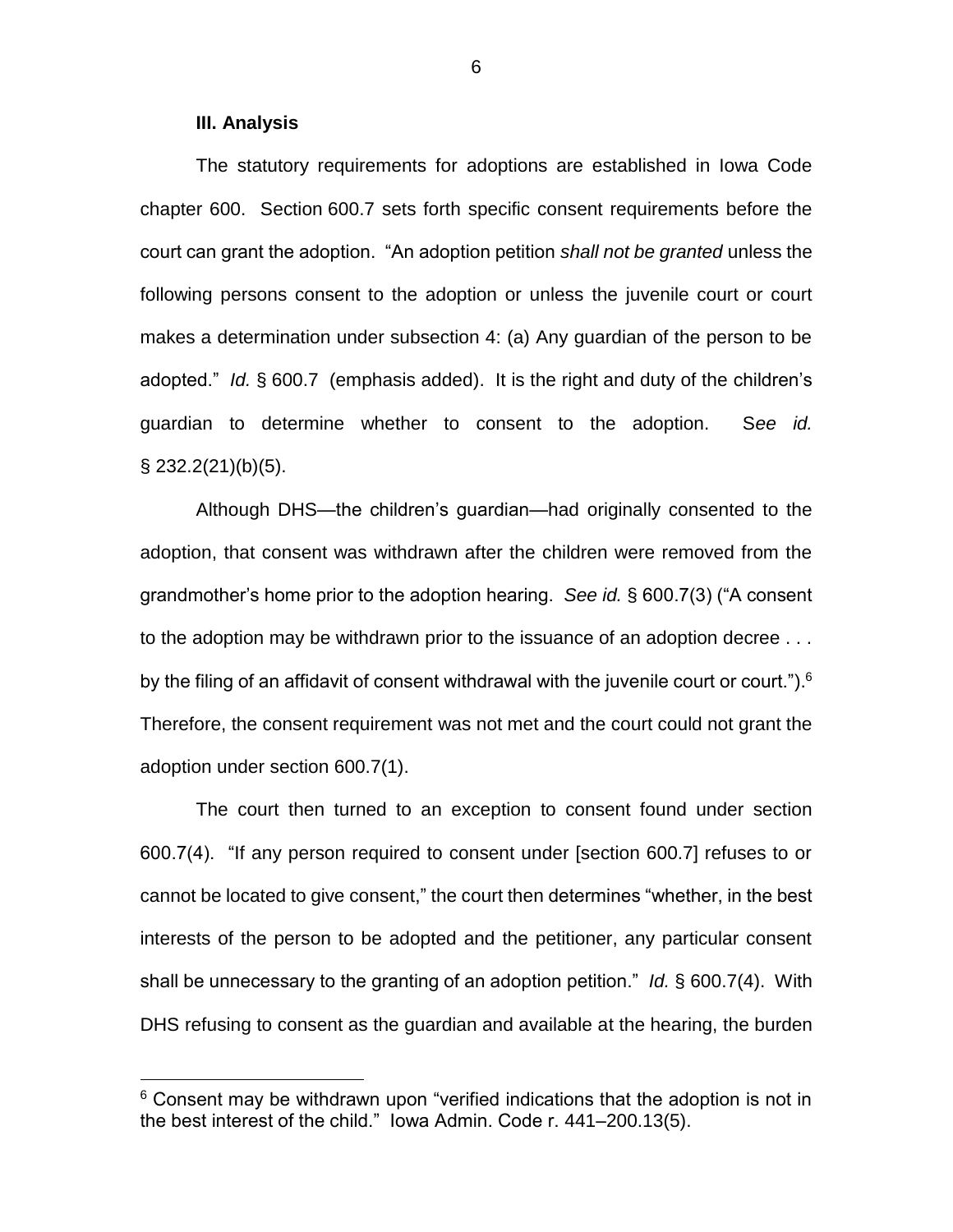to establish the exception is on the grandmother. 7 *Cf. Mitchell v. City of Cedar Rapids*, 926 N.W.2d 222, 229 (Iowa 2019) ("[O]ne seeking the protection of one of the statute's exemptions bears the burden of demonstrating the exemption's applicability.")

DHS's duty as the children's guardian and custodian is to make "decisions involving protection, education, and care and control" that are in the best interests of the children. Iowa Code § 232.2(21)(b)(6). The document rescinding DHS's consent to adopt included its reasons why withdrawing consent would be in the children's best interest:

[J.E.] experienced major health issues that required hospitalizations. At least one of the hospitalizations was for a planned medical procedure. [J.E.] did not report this information to DHS so that [the children] could be placed in alternate care while [J.E.] was hospitalized. The plan of care that [J.E.] utilized for [the children] was not appropriate and placed the child[ren] at risk.

The juvenile court similarly expressed concern over the grandmother's protective capabilities. The court specifically discussed the lack of notification to DHS of the planned surgery and inadequate plan of care for the children during the surgery and resulting complications. The court noted, "[I]t is not clear that [the grandmother] has the ability to determine who is making healthy decisions, much less establish sufficient boundaries with respect to those people."

"The legislature, while giving the juvenile court continuing oversight consistent with the best interest of the child, did not give the juvenile court the right to establish custody or consent to adoption. Rather, these rights were specifically

 $7$  The grandmother argues DHS was unreasonable in rescinding its consent to the adoption and that allowing her to adopt the children is in their best interests.